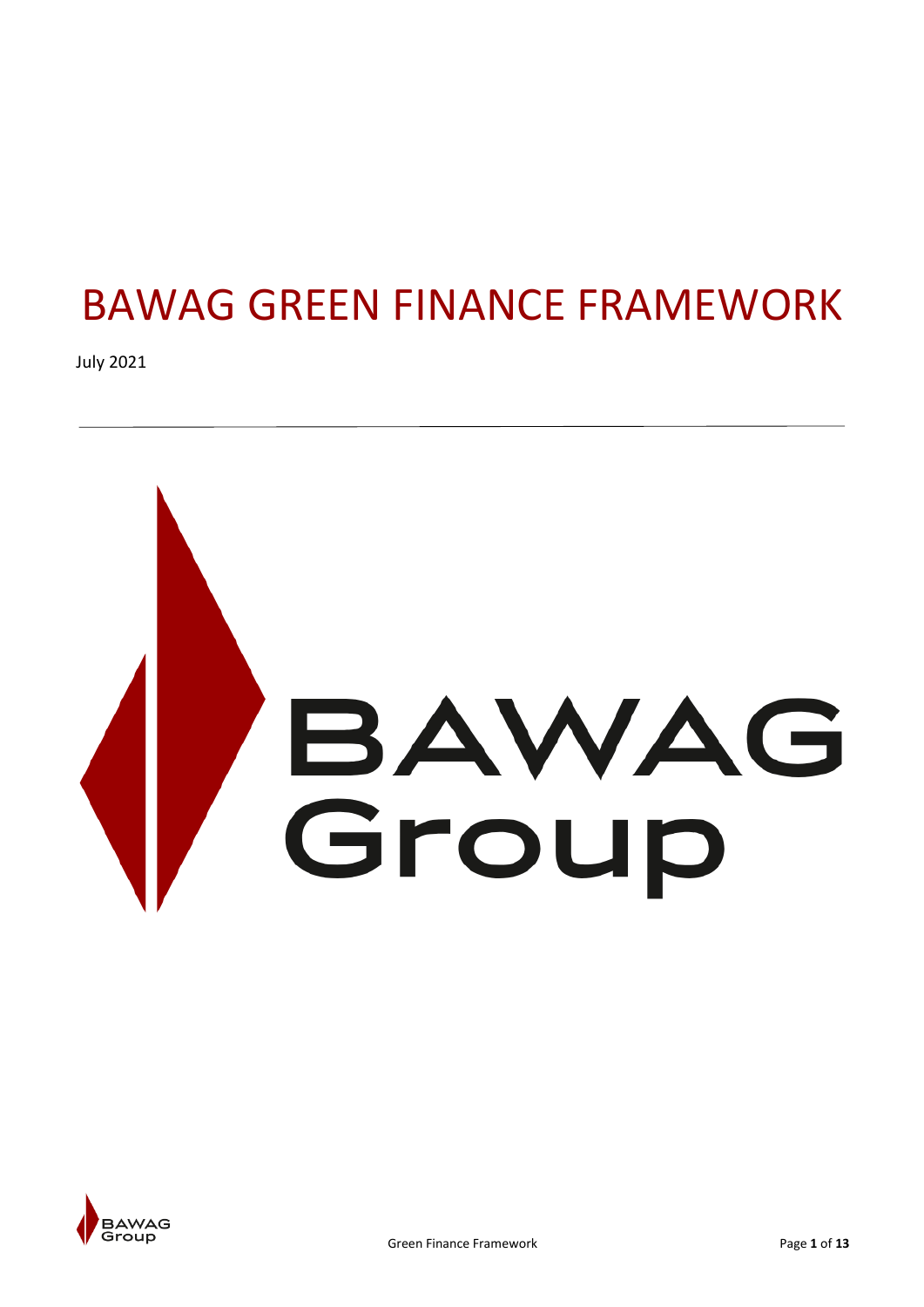# TABLE OF CONTENTS

| Page | <b>Topic</b>                                    |
|------|-------------------------------------------------|
| 03   | 1. About BAWAG                                  |
| 03   | 2. BAWAG's Approach to Sustainability           |
| 05   | 3. BAWAG Green Finance Framework                |
| 06   | 4. Use of Proceeds                              |
| 09   | 5. Process for Project Evaluation and Selection |
| 10   | 6. Management of Proceeds                       |
| 10   | 7. Reporting                                    |
| 12   | 8. External Review                              |
| 12   | 9. Amendments to this Framework                 |

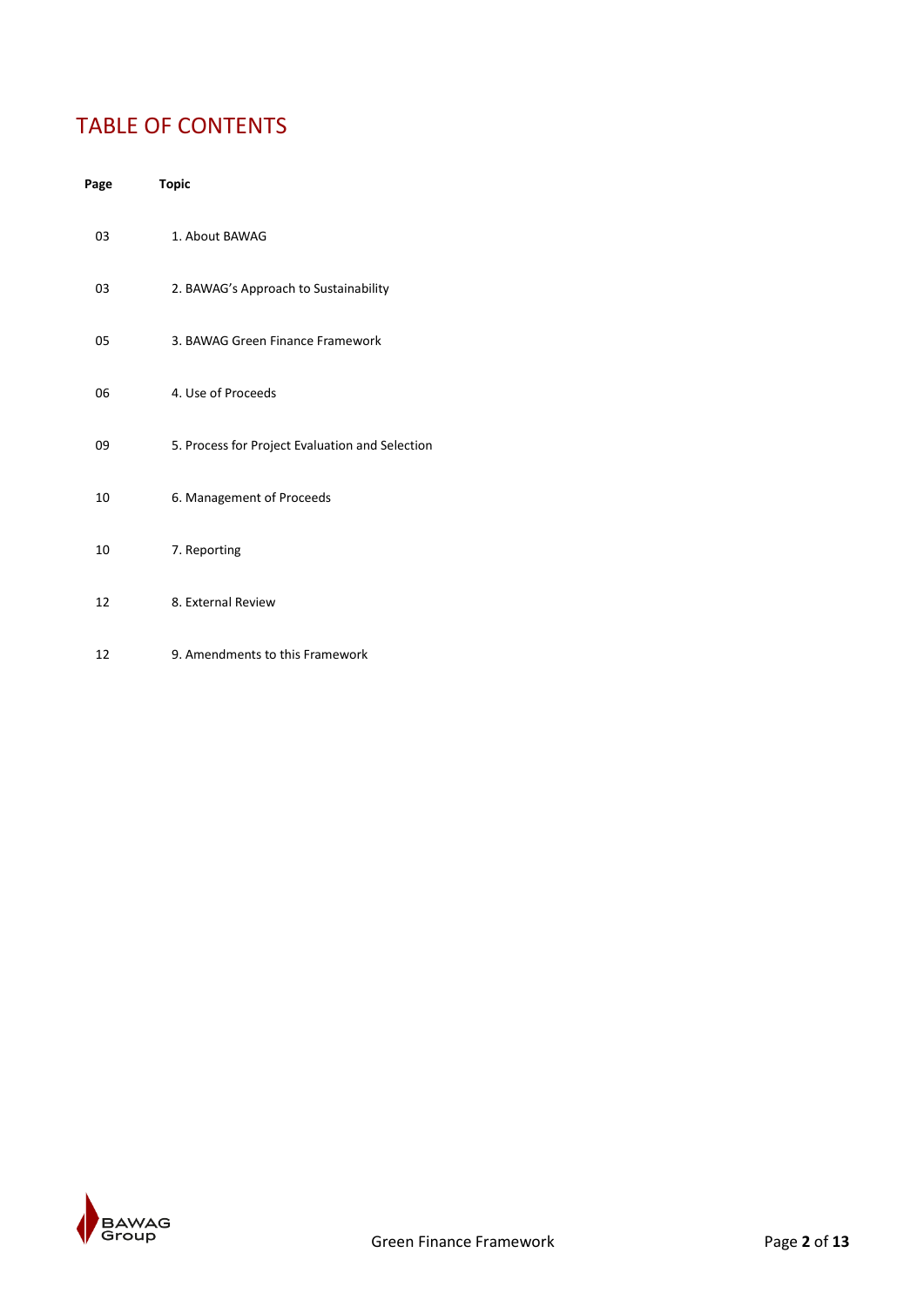## 1. ABOUT BAWAG

BAWAG Group AG is a publicly listed holding company headquartered in Vienna, Austria, serving 2.3 million retail, small business, corporate and public sector customers across Austria, Germany, Switzerland, the Netherlands and other developed markets. The Group operates under various brands and across multiple channels offering comprehensive savings, payment, lending, leasing, investment, building society, factoring and insurance products and services. Delivering simple, transparent and reliable financial products and services that address its customers' needs is the strategy across the Group. BAWAG P.S.K. is headquartered in Vienna, Austria and is the main operating entity of BAWAG Group.

# 2. BAWAG'S APPROACH TO SUSTAINABILITY

"Success and value creation are goals for every company. But for BAWAG Group, success does not mean doing business at the expense of an intact, peaceful and liveable world. With this in mind, we have developed an ethical framework that supports and guides us in pursuing our business strategies. This is how we embody and uphold our commitment to corporate social responsibility. CSR is not just about moral and ecological responsibility, but also about doing business in a modern, intelligent and sustainable way."

It is important to us to promote the development of sustainable, resource-saving and environmentally friendly business fields and technologies. Together with our partners, we want to provide our customers with a diverse range of products and services that are geared to ecological, economic and social requirements. We value dialogue with our stakeholders to identify where innovative and sustainable products are needed. Partnerships are an essential pillar of our retail strategy. Therefore, our cooperation partners are also committed to simple, transparent and best-in-class products and services as well as to responsible action, such as Amundi, Wüstenrot, BAWAG P.S.K. Versicherung, MediaMarkt Österreich, Metro Österreich, Generali Versicherung, as well as the cooperation partners the largest Austrian customer loyalty club jö led by REWE Group AG.

As a bank, we are in a unique position to shape sustainable and future-oriented development by granting loans, investing customer deposits and giving customers access to payment services. In the future, we therefore want to focus increasingly on products and services that create social, ecological and real economic benefits for society and the environment and minimise the range of products that pose risks or that are associated with negative impacts on society or the environment.

By focusing on the essential topic of "sustainability in core business", we are responding to changing customer requirements, which increasingly emphasise the use of sustainable products and services. At the same time, BAWAG Group wants to live up to its responsibility for sustainability – as opposed to achieving its economic goals at the expense of ecology and social contributions.

## **Financing Principles**

The employees and business partners of BAWAG Group are required to use natural resources sparingly. We actively support measures to protect nature and the environment. The aim is to keep minimising the negative effects of our business activities to the greatest extent possible. The preservation of an intact environment as the basis of life for future generations is one of the fundamental principles of BAWAG Group. These requirements are anchored in the Group-wide Code of Conduct. 1

During the 2019 reporting period, BAWAG Group's strategy was updated and supplemented by an ESG approach. A stronger focus on ESG issues is planned for the coming years. By taking a broad view of the value chain from an ESG perspective, BAWAG Group aims to broaden its understanding of risk and exploit potential business opportunities for the benefit of its shareholders, customers and other stakeholders. In addition to the ESG risk management approach, BAWAG Group also sees certain ESG-related trends as business opportunities. We want to take advantage of specific growth opportunities that are linked to ecological and social developments. Examples include the transition to a resource-friendly economy and the need for greater environmental protection and social inclusion.

BAWAG Group is aware of the sensitivity of specific business segments and takes into account possible negative effects in its financing decisions. In addition to the management of operational risks, key objectives of the Group-wide compliance and non-financial risk management include the prevention of money laundering, the fight against the financing of terrorism, the monitoring of compliance with sanctions, fraud prevention, data protection, information security, securities compliance and the prevention of insider trading, market abuse and conflicts of interest. The risk culture is the general guideline for employees in dealing with the risks in their area of responsibility

In accordance with the risk-averse strategy of BAWAG Group, the majority of the loan portfolio is geared to Western economic areas with stable legal systems. As of 31 December 2020, the DACH/NL-region (which is comprised of Germany, Austria, Switzerland and the Netherlands) comprises over 75% of BAWAG Group's customer business. As an Austrian bank, BAWAG Group generates 63.1% of its core revenues in Austria.

<sup>1</sup>[https://www.bawaggroup.com/BAWAGGROUP/IR/EN/Corporate\\_Governance/Code\\_\\_Reports\\_\\_Articles/443744/codeofconduct.html](https://www.bawaggroup.com/BAWAGGROUP/IR/EN/Corporate_Governance/Code__Reports__Articles/443744/codeofconduct.html)



**.**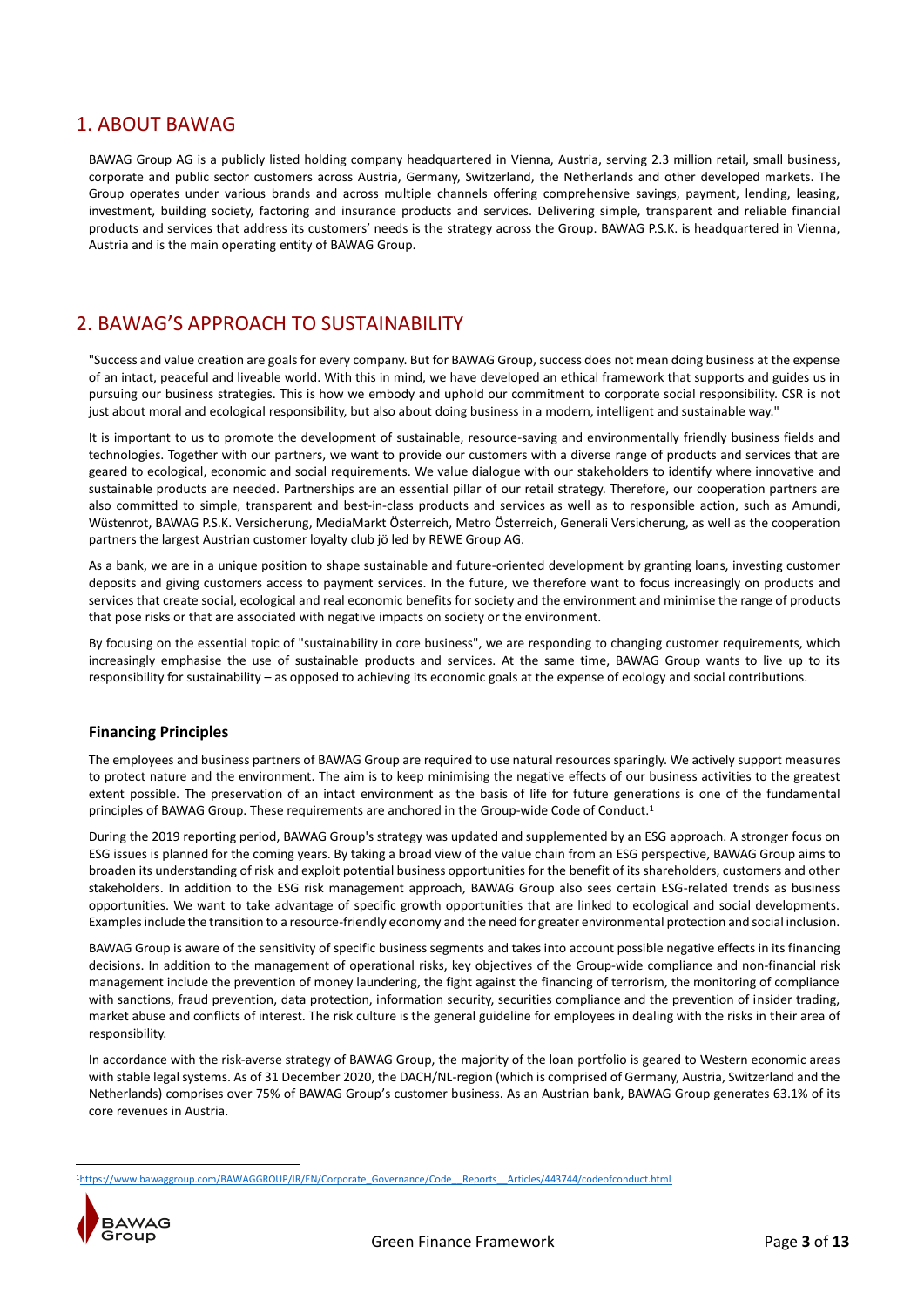## **Products and Services**

## **Product introduction process: ESG criteria mandatory part of every decision on new products and services**

Since the beginning of 2020, it has been mandatory to include ESG criteria in the product introduction process. Specifically, this means that potential positive impacts of the product launch on environmental, social and governance aspects are to be assessed and cited by the responsible product managers. The impacts are queried and presented using a statement on sustainability aspects (CSR/ESG statement), which is integrated into the document template for product launches:

- Environmental: Positive aspects include the expansion of green energy or electromobility, increasing energy efficiency or reducing the use of natural resources, such as paper.
- Social: Positive aspects include the opportunity for people with special needs to participate, the reduction of discrimination, the fight against poverty, and the expansion of educational opportunities.
- Governance: Conformity with internal guidelines such as the Code of Conduct, the Anti-Corruption Guideline or the Data Protection Guideline was defined as a mandatory requirement for a product launch and must be met in any case. Conformity of new products with internal guidelines was already mandatory before the introduction of the CSR/ESG statement. As the Code of Conduct contains a clear commitment to environmental protection and social responsibility, the product managers undertake to pay attention to these two sustainable aspects when launching products.

## **Lending with added value for the region**

Numerous companies, municipalities and public sector entities place their trust in BAWAG P.S.K. when it comes to financing and implementing projects. Of the infrastructure projects that the Bank has co -financed in recent years, a large number accelerated the expansion and improvement of infrastructure in rural areas throughout Austria. The individual loans extended in 2019 ranged between €0.5 million and €20 million and went to the following projects:

- Education: BAWAG P.S.K. finances many educational institutions in Austria. These include various facilities ranging from educational campuses to schools and Day-care centres
- The second major area is water management, where both water supply and wastewater treatment filtration systems, decarbonisation are financed
- Health care: hospital financing and public and private care facilities
- Social infrastructure: sports halls, regional indoor swimming pool
- Social housing: contribution to securing affordable housing largest project: refinancing of state loans in the amount of €50 million, with which the rent level for some 1,000 – 1,200 apartments in Salzburg could be sustainably reduced
- Public transport: working capital financing for the two major railway companies, financing of locomotives for a private-sector rail operator
- Wood processing
- Waste separation plants and recycling

BAWAG P.S.K.'s corporate customers also include companies that promote the expansion of alternative energy generation facilities, build important health care facilities, contribute to the preservation of Austria's flora and fauna, drive the progress of electromobility and provide continuing education and training for handicapped and hard-to place people.

## **Sustainable investment funds**

As a bank, it is important to assume social and ecological responsibility, especially with regard to investments. With the "Amundi Ethik Fonds", "Amundi Öko Sozial Rent" and "Amundi Öko Sozial Stock" from our cooperation partner Amundi Austria, BAWAG P.S.K. offers three investment funds that focus on ethical, ecological and social aspects. The selection of individual securities and international issuers in the funds is based on strict ethical and ecological exclusion criteria to ensure the sustainable, ecological and social orientation of the investments. All three funds bear the EUROSIF transparency logo for sustainability funds and have been awarded the Austrian Ecolabel for sustainable financial products.

## **Savity Green: green, digital asset strategy**

Since 2019, BAWAG P.S.K. and easybank customers have been able to choose a digital and sustainable asset management product based on the advisory software provided by Savity. Savity has been awarded one of the best robo advisors in the DACH region (Capital

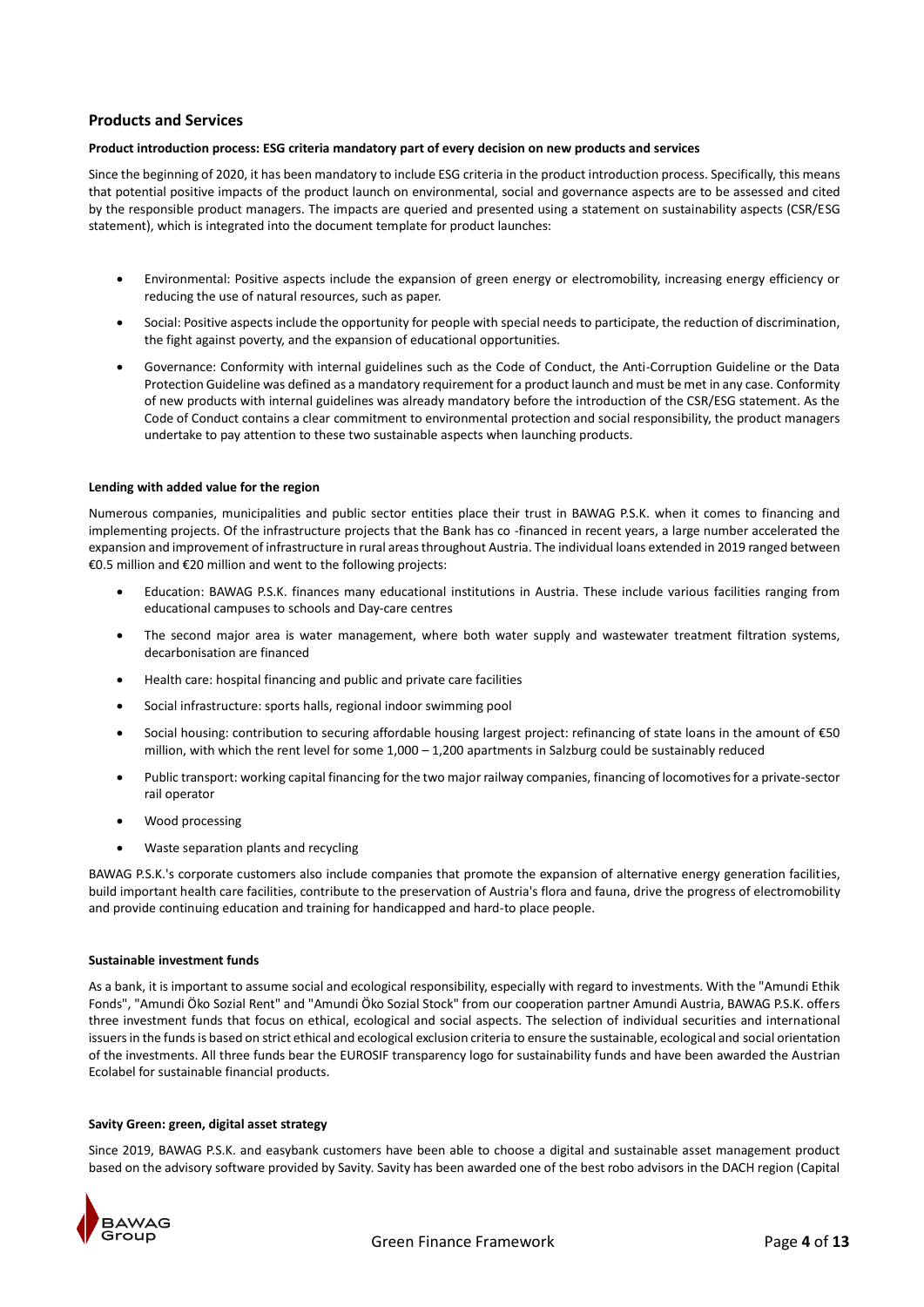## test 2020/08).

By selecting the "Savity Green" investment strategy, they invest their money only in sustainable companies and sectors that take ESG principles into account, including criteria that disqualify companies from investments. With the stocks in its portfolio, the product has significantly lower CO<sub>2</sub> emissions than conventional globally diversified equity portfolios without ESG filters: For "Savity Green", the figure for Q4 2019 was around 90 tons of CO<sub>2</sub>/\$ million turnover, while this figure was around 144 tons of CO<sub>2</sub>/\$ million turnover for typical globally diversified equity portfolios without an ESG filter. The shares in the "Savity Green" portfolio therefore generate 38% less  $CO<sub>2</sub>$  emissions.

As of 31 December 2019, more than half of those BAWAG P.S.K. and easybank customers who have chosen a Savity product have chosen the green investment strategy. About 51% of these BAWAG P.S.K. customers and about 50% of these easybank customers have opted for the "Savity Green" product.

## **Easy green energy**

The Austrian electricity and gas supplier easy green energy is a subsidiary of easybank that was founded in 2015. The company supplies around 125,000 customers throughout Austria with green electricity and gas. The company's offerings have been certified by the Austrian Ecolabel since the year of its foundation. easy green energy is a prime example of a Group company with a sustainable and award-winning product range.

In February 2019, employees of BAWAG Group again had the opportunity to receive an exclusive employee bonus when they switched their previous energy supplier to easy green energy.

## **"New Chance" account**

The number of "New Chance" customers continued to rise slightly in 2019. BAWAG P.S.K.'s "New Chance" account is designed for people who would otherwise be excluded from payment transactions through a bank. Neither the account number nor the bank sort code indicate that this is a credit-based account. This prevents customers from being directly or indirectly stigmatised in the course of carrying out their financial transactions. Circa 3.4% of all current accounts with BAWAG P.S.K. are " New Chance" accounts and furthermore we offer our low-cost VZKG account option to enable everyone access to basic account facilities.

## **Mortgage loans**

BAWAG P.S.K.'s "Förderlandkarte" funding map provides customers and interested parties with a simple overview of existing subsidy opportunities, including regional options. As a result, persons applying for construction permits are increasingly taking aspects such as multi-family buildings, the use of alternative energies, barrier-free designs and energy-saving measures into account. The "Förderlandkarte" is a fixed and indispensable component of financing advice. In addition, BAWAG P.S.K. will reimburse its customer for the costs of an energy certificate up to €250.

In addition, a pilot marketing initiative was started in 2020 promoting financing for energy efficient buildings. Austrian retail customers of mortgage loans for buildings with EPC label A or better (HWB) have been granted a bonus of €1000. The initiative is currently being assessed for establishment as an ongoing standard bonus feature or as a renewed temporary initiative.

## **Consumer loans**

In 2020, BAWAG P.S.K. started a pilot marketing initiative incentivising highly energy efficient consumer electronics and white goods. Financing for the purchase of A+++ electrical equipment was awarded with bonus points in the loyalty club jö. The initiative is currently being assessed for establishment as an ongoing standard bonus feature or as a renewed temporary initiative.

#### **Environmental loans**

start:bausparkasse offers a special "environmental loan" without entry in the land register for the thermal refurbishment of buildings. This loan can be granted quickly and non-bureaucratically for optimal thermal insulation. Energy is therefore only used to the extent necessary and energy costs are reduced at the same time.

## 3. BAWAG GREEN FINANCE FRAMEWORK

BAWAG's Green Finance Framework is designed as an umbrella framework that will allow BAWAG Group and its subsidiaries, including BAWAG P.S.K., to issue green finance instruments to finance new and/or refinance existing loan instruments to its clients and projects

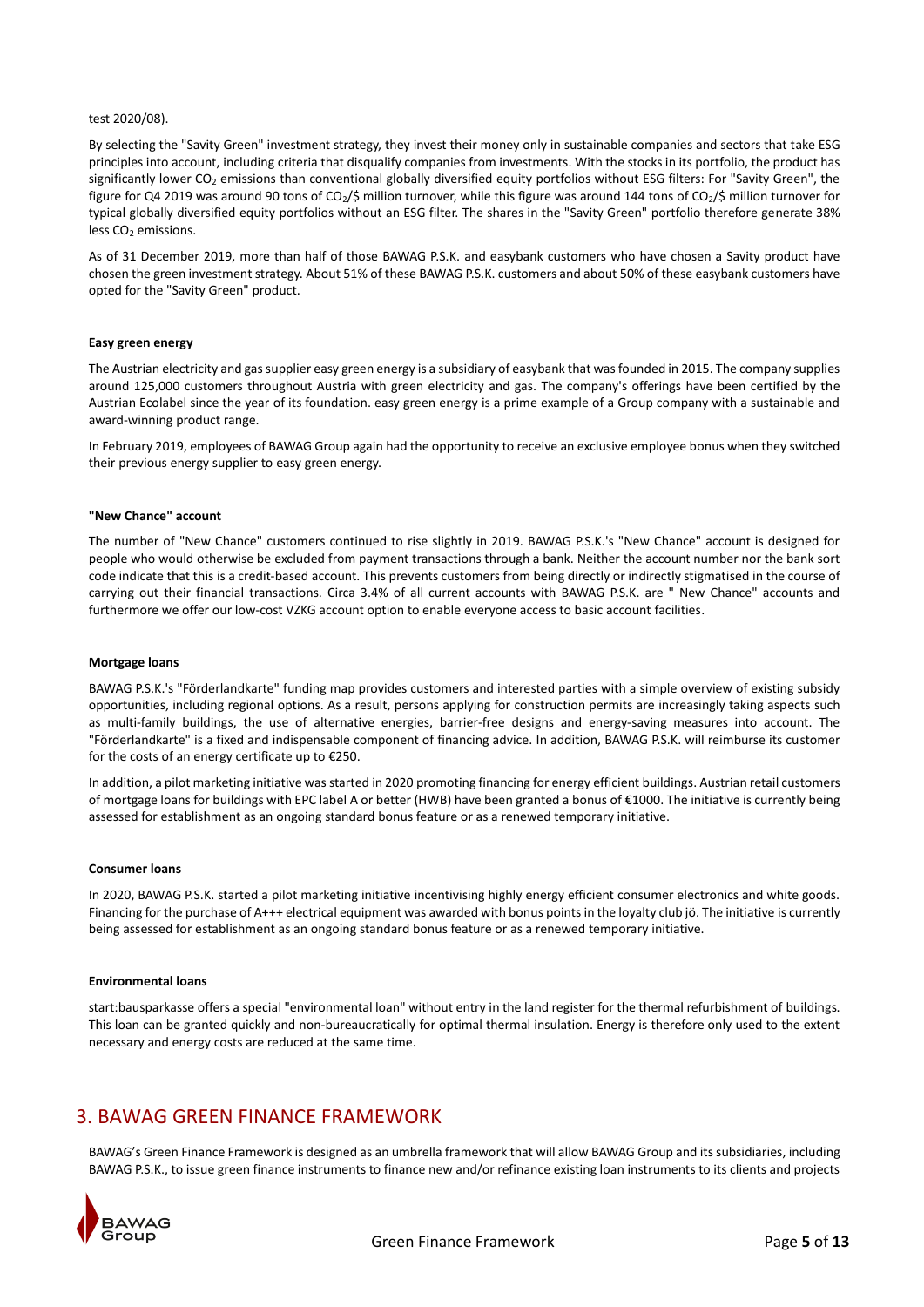with environmental benefits.

**Green Finance Instruments** can include bearer and registered bonds, promissory notes and other debt or financing instruments, which might be issued publicly or as private placements and finance and/or refinance eligible green projects that conform to the green finance principles as mentioned below.

The BAWAG Green Finance Framework is aligned with the ICMA Green Bond Principles (GBP) 2021<sup>2</sup> edition and the LMA Green Loan Principles (GLP) 2021<sup>3</sup> edition. Both GBP and GLP are a set of voluntary guidelines that recommend transparency and disclosure and promote integrity in the development of the green instruments' market.

In alignment with these principles, BAWAG's Green Finance Framework is based on the following key pillars:

- 1. Use of Proceeds
- 2. Process for Loan Evaluation and Selection
- 3. Management of Proceeds
- 4. Reporting
- 5. External Review

For each Green Finance Instrument issued, (i) Use of Proceeds (ii) Project Evaluation and Selection (iii) Management of Proceeds, (iv) Reporting, and (v) External Review will be adopted subject to and in accordance with this Green Finance Framework as amended from time to time.

# 4. USE OF PROCEEDS

An amount equivalent to the net proceeds of the Green Finance Instrument issuances ("the Net Proceeds") will be exclusively used to finance and/or refinance loan instruments of BAWAG with environmental (and social) benefits:

- Eligible Green Loans ("Green Loans"): loans and investments dedicated to the financing of Eligible Green Projects as defined in Section 3 with a positive environmental (and social) impact.
- Eligible Loan Portfolio ("Loan Portfolio"): is comprised of all Green Loans.

## **Green Eligibility Criteria**

| ICMA / LMA Green         | <b>Definition of Green</b>                                                                                                                     | <b>Description of Green Eligibility Criteria</b>                                                                                                                                                                                                                                                                                                                                                              | <b>Contribution to</b>                     | <b>UN SDG specific</b>                                                                                                                                                                                                                          |
|--------------------------|------------------------------------------------------------------------------------------------------------------------------------------------|---------------------------------------------------------------------------------------------------------------------------------------------------------------------------------------------------------------------------------------------------------------------------------------------------------------------------------------------------------------------------------------------------------------|--------------------------------------------|-------------------------------------------------------------------------------------------------------------------------------------------------------------------------------------------------------------------------------------------------|
| <b>Eligible Category</b> | <b>Eligible Category</b>                                                                                                                       |                                                                                                                                                                                                                                                                                                                                                                                                               | <b>UN SDGs</b>                             | target $(s)^4$                                                                                                                                                                                                                                  |
| <b>Green Buildings</b>   | Loans and/or<br>investments to<br>(re)finance new,<br>existing or<br>refurbished <i>public</i> ,<br>commercial and<br>residential<br>buildings | • New and existing buildings that are<br>within the top 15% performing by energy<br>use in the country<br>• Buildings that have undergone<br>refurbishments resulting in an increase<br>in energy of efficiency of at least 30%<br>against a baseline or two label steps<br>increase in energy performance<br>certificate compared to original built<br>quality<br>• Energy Efficiency measures as defined in | AFFORDABLE AND<br><b>GLEANENERGY</b><br>ĭΰ | • Target 7.3: By 2030,<br>double the global<br>rate of improvement<br>in energy efficiency<br>• Target 11.c: Support<br>least developed<br>countries, including<br>through financial<br>and technical<br>assistance, in<br>building sustainable |

**.** <sup>2</sup> <https://www.icmagroup.org/green-social-and-sustainability-bonds/green-bond-principles-gbp/>

<sup>3</sup> <https://www.lsta.org/content/green-loan-principles/>

<sup>4</sup> The mapping is line with the ICMA document "Green, Social & Sustainability Bonds: A High-Level Mapping To The Sustainable Development Goals". Link to the document: <https://www.icmagroup.org/assets/documents/Regulatory/Green-Bonds/June-2019/Mapping-SDGs-to-Green-Social-and-Sustainability-Bonds06-2019-100619.pdf>

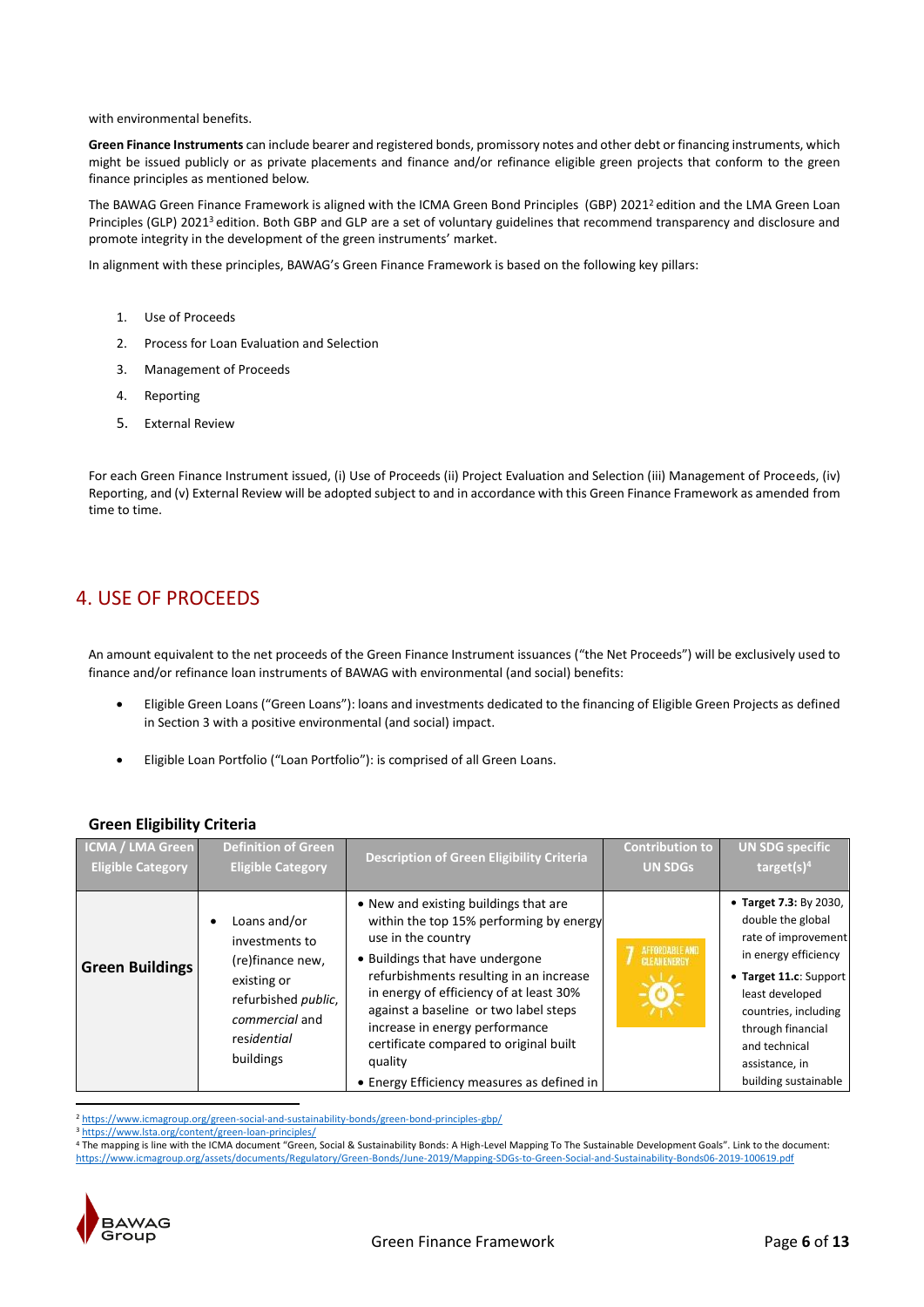|                                    |                                                                                                                                                                                                                                            | 7.3., 7.4., 7.5. and 7.6. of Annex 1 to the<br>EU Taxonomy Climate Delegated Act, 21<br>April 2021 <sup>5</sup><br>[energy codes differ between each county<br>in Austria]                                                                                                                                                                                                                                                                                                                                                                                                                                                                                                             | SUSTAINABLE CITIES                                                          | and resilient<br>buildings utilising<br>local materials                                                                                                                                                                                                                                                                                                             |
|------------------------------------|--------------------------------------------------------------------------------------------------------------------------------------------------------------------------------------------------------------------------------------------|----------------------------------------------------------------------------------------------------------------------------------------------------------------------------------------------------------------------------------------------------------------------------------------------------------------------------------------------------------------------------------------------------------------------------------------------------------------------------------------------------------------------------------------------------------------------------------------------------------------------------------------------------------------------------------------|-----------------------------------------------------------------------------|---------------------------------------------------------------------------------------------------------------------------------------------------------------------------------------------------------------------------------------------------------------------------------------------------------------------------------------------------------------------|
| Renewable<br><b>Energy</b>         | Loans and/or<br>investments to<br>(re)finance<br>generation and<br>transmission of<br>energy from<br>renewable sources<br>and manufacturing<br>of the related<br>equipment <sup>6</sup>                                                    | • Onshore and offshore wind energy<br>• Solar (Photovoltaic)<br>• Small scale hydro power (<25 MW) <sup>7</sup><br>• Geothermal energy with direct emissions<br>≤ 100g CO <sub>2</sub> e/kWh<br>• Construction, renovation or<br>refurbishment of electricity grids that<br>partly transmit renewable energy. Only<br>assets aimed at increasing the share of<br>renewables in the Austrian electricity<br>grid are eligible                                                                                                                                                                                                                                                           | AFFORDABLE AND<br>CLEANENERGY<br>13 GLIMATE                                 | • Target 7.2: By<br>2030, increase<br>substantially the<br>share of renewable<br>energy in the global<br>energy mix<br>• Target 13.1:<br>Strengthen<br>resilience and<br>adaptive capacity to<br>climate-related<br>hazards and natural<br>disasters in all<br>countries                                                                                            |
| Clean<br>transportation            | Loans and/or<br>investments to<br>(re)finance<br>production,<br>establishment,<br>acquisition,<br>expansion,<br>upgrades,<br>maintenance and<br>operation of low-<br>carbon vehicles and<br>related private or<br>public<br>infrastructure | • Low-carbon transport vehicles and<br>infrastructure including:<br>Fully electrified or other low<br>carbon (with direct emissions<br>below 50 gCO <sub>2</sub> e/p-km public<br>transportation, such as buses,<br>trains, trams or ferries<br>Fully electrified, plug-in hybrid<br>٠<br>electric or hydrogen (with direct<br>emissions below 50 gCO <sub>2</sub> e/p-km <sup>8</sup> )<br>passenger and freight vehicles,<br>such as cars, trucks or vessels<br>below 25gCO <sub>2</sub> e/t-km.<br>Infrastructure related to electric<br>transportation of passengers and<br>freight, such as electrified railways,<br>charging stations for electric<br>vehicles and bicycle paths | SUSTAINABLE CITIES<br>AND COMMUNITIES                                       | • Target 11.2: By<br>2030, provide access<br>to safe, affordable,<br>accessible and<br>sustainable<br>transport systems<br>for all, improving<br>road safety, notably<br>by expanding public<br>transport, with<br>special attention to<br>the needs of those in<br>vulnerable<br>situations, women,<br>children, persons<br>with disabilities and<br>older persons |
| <b>Energy</b><br><b>Efficiency</b> | Loans and/or<br>$\bullet$<br>investments to<br>(re)finance the<br>establishment,<br>acquisition,<br>expansion and<br>upgrade of<br>transmission lines<br>and energy storage<br>facilities, smart<br>technologies and /                     | • Refurbishment, rehabilitation and<br>renovation investments in non-fossil<br>fuel-based technologies, that are<br>improving the efficiency of energy<br>consumption at least by 15% and / or<br>reducing greenhouse gas emissions at<br>least by 15%<br>• Energy efficiency improvements and<br>replacements in the grid including<br>investments and / or expenditures to<br>increase the flexibility and technical                                                                                                                                                                                                                                                                 | AFFORDABLE AND<br>GLEANENERGY<br>INDUSTRY, INNOVATION<br>AND INFRASTRUCTURE | • Target 7.3: By 2030,<br>double the global<br>rate of improvement<br>in energy efficiency<br>• Target 9.4: By 2030,<br>upgrade<br>infrastructure and<br>retrofit industries to<br>make them<br>sustainable, with<br>increased resource-<br>use efficiency and                                                                                                      |

**.** <sup>5</sup> [https://ec.europa.eu/finance/docs/level-2-measures/taxonomy-regulation-delegated-act-2021-2800-annex-1\\_en.pdf](https://ec.europa.eu/finance/docs/level-2-measures/taxonomy-regulation-delegated-act-2021-2800-annex-1_en.pdf)

 $6$  All renewable energy products should have lifecycle carbon emissions less than 100g CO<sub>2</sub>/kWh.

 $7$  Eligible hydro projects to include an E&S risk assessment prior to taking on the project.

8 In line with Annex 1 to the EU Taxonomy Climate Delegated Act, 21 April 2021.

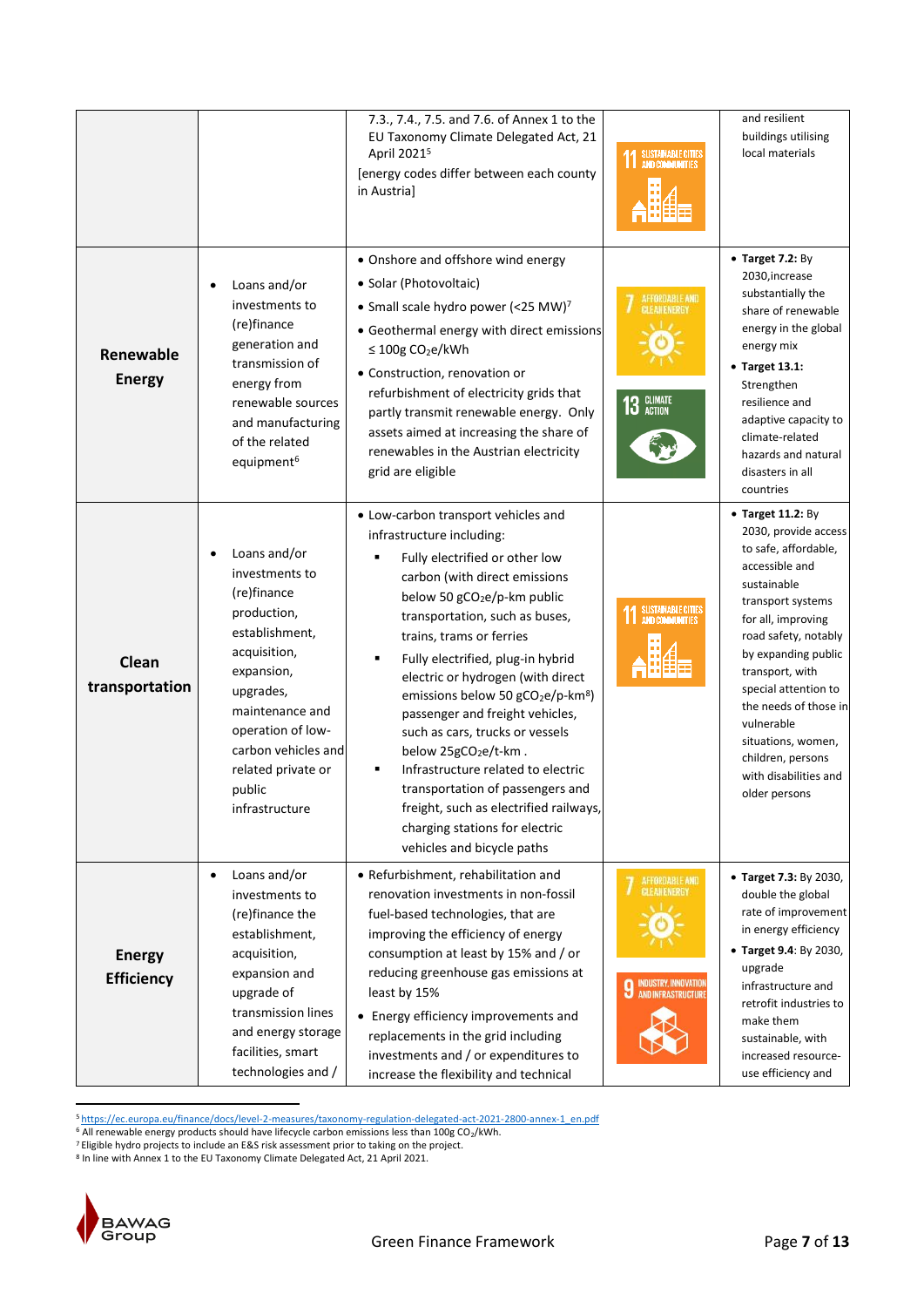|                                                                                                | or the associated<br>infrastructure                                                                                                                                                                                   | availability of the grid and investments<br>aimed at reducing / minimising energy                                                                                                                                                                                                                                                                                                                                                                                                                                                                                                                                                                                                                                                                                                                                                                                                                                                                                                                                                                                                |                                      | greater adoption of<br>clean and<br>environmentally                                                                                                                                                                                                                                                                                         |
|------------------------------------------------------------------------------------------------|-----------------------------------------------------------------------------------------------------------------------------------------------------------------------------------------------------------------------|----------------------------------------------------------------------------------------------------------------------------------------------------------------------------------------------------------------------------------------------------------------------------------------------------------------------------------------------------------------------------------------------------------------------------------------------------------------------------------------------------------------------------------------------------------------------------------------------------------------------------------------------------------------------------------------------------------------------------------------------------------------------------------------------------------------------------------------------------------------------------------------------------------------------------------------------------------------------------------------------------------------------------------------------------------------------------------|--------------------------------------|---------------------------------------------------------------------------------------------------------------------------------------------------------------------------------------------------------------------------------------------------------------------------------------------------------------------------------------------|
|                                                                                                |                                                                                                                                                                                                                       | losses<br>• Smart grids, energy storage facilities <sup>9</sup> ,<br>metering systems, and other intelligent<br>electricity systems decreasing the<br>intermittency of renewable energy's<br>share in total energy usage                                                                                                                                                                                                                                                                                                                                                                                                                                                                                                                                                                                                                                                                                                                                                                                                                                                         |                                      | sound technologies<br>and industrial<br>processes, with all<br>countries taking<br>action in accordance<br>with their respective<br>capabilities                                                                                                                                                                                            |
| Environmentally<br>sustainable<br>management of<br>living natural<br>resources and<br>land use | Loans and/or<br>investments to<br>(re)finance<br>environmentally<br>responsible,<br>economically viable<br>and socially<br>beneficial<br>agriculture, land<br>restoration, forest<br>management and<br>urban greening | • Certified agricultural practices under<br>sustainable certification schemes, such<br>as EU Organic, Global G.A.P. <sup>10</sup> , ISCC<br>(International Sustainability and Carbon<br>Certification) for the biogas feedstock,<br>and / or equivalent national or<br>international certification<br>• Sustainable agriculture, including the<br>improvement and recovery of<br>agricultural lands and local farming<br>• Support the adoption, promotion and<br>implementation of conservation<br>agriculture techniques / practices, such<br>as: no-till farming systems, soil recovery<br>and restoration of degraded pasture,<br>biological nitrogen fixation <sup>11</sup> , minimal or<br>no use of synthetic fertilisers and<br>pesticides, biogas production <sup>12</sup> , crop<br>rotation for carbon sequestration and<br>nitrogen accumulation purpose<br>• Applicable forestry activities to be<br>certified to FSC, PEFC or an equivalent<br>standard<br>• Urban greening projects, such as park<br>and green areas <sup>13</sup> development and<br>restoration | SUSTAINABLE CITIES<br><b>15 UFE</b>  | • Target 11.a: Support<br>positive economic,<br>social and<br>environmental links<br>between urban, per-<br>urban and rural<br>areas by<br>strengthening<br>national and<br>regional<br>development<br>planning<br>• Target 15.A:<br>Increase financial<br>resources to<br>conserve and<br>sustainably use<br>ecosystem and<br>biodiversity |
| <b>Sustainable</b><br>Water and<br>Wastewater<br><b>Management</b>                             | Loans and/or<br>$\bullet$<br>investments to<br>(re)finance<br>development,<br>construction,<br>operation and<br>maintenance of<br>sustainable water<br>and waste-water<br>management<br>projects and<br>facilities    | • Water treatment facilities, activities and<br>technologies that increase water quality,<br>sanitation facilities<br>• Upgrades to wastewater treatment<br>plants to remove nutrients, wastewater<br>discharge infrastructure<br>• Technologies that increase water-use<br>efficiency, water recycling and reuse,<br>water saving systems and technologies<br>and water metering                                                                                                                                                                                                                                                                                                                                                                                                                                                                                                                                                                                                                                                                                                | SUSTAINABLE CITIES<br>AND PRODUCTION | $\bullet$ Target 11.5: By<br>2030, significantly<br>reduce the number<br>of deaths and the<br>number of people<br>affected and<br>substantially<br>decrease the direct<br>economic losses<br>relative to global<br>gross domestic<br>product caused by<br>disasters, including<br>water-related                                             |

**<sup>.</sup>** <sup>9</sup> Power-to-hydrogen is excluded at this point of time.

<sup>13</sup> Within the Austrian cities.



 $10$  Livestock / poultry production is not eligible under this category.

<sup>&</sup>lt;sup>11</sup> Processes that transform atmospheric nitrogen in assimilable forms by leguminous perennial grasses (alfalfa, clover etc.) with the help of symbiotic bacteria within nodules of their root systems.

<sup>&</sup>lt;sup>12</sup> Projects constructed on land with high biodiversity and feedstock including peat, palm oil, non-certified crops are excluded.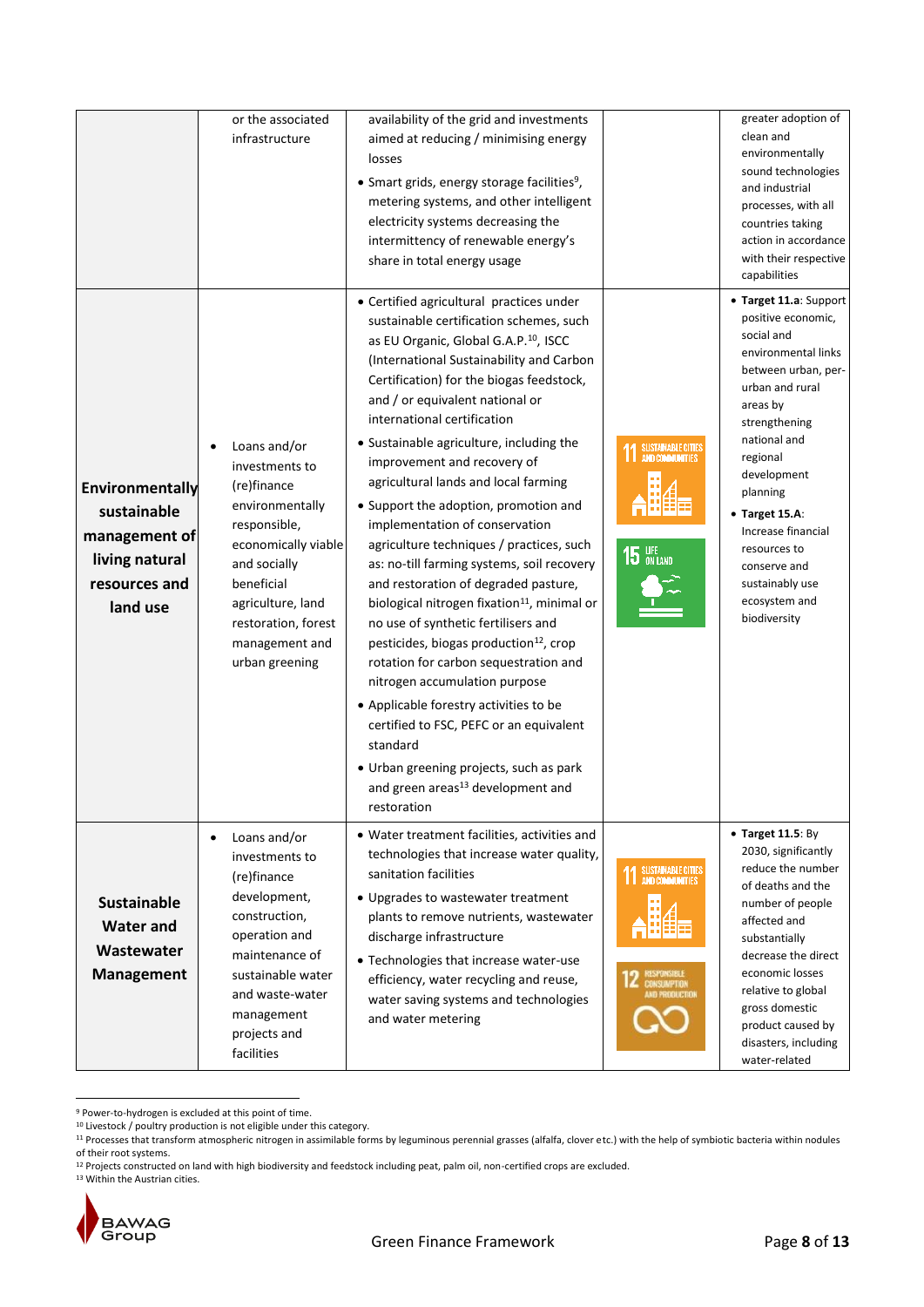| <b>Pollution</b><br>prevention and<br>control                                                                                             | Loans and/or<br>investments to<br>(re)finance<br>development,<br>construction,<br>operation and<br>maintenance of<br>sustainable waste<br>management and<br>recycling projects,<br>activities and<br>operations | • Waste prevention, waste reduction and<br>waste recycling. This includes the<br>development, operation and upgrade of<br>recycling plants and recycling activities<br>such as for metals, plastic and paper                                                                                                                                                                                                                                                                                                                                                                                                                                                | SUSTAINABLE CITIES<br>AND COMMUNITIES | disasters<br>$\bullet$ Target 11.6: By<br>2030, reduce the<br>adverse per capita<br>environmental<br>impact of cities,<br>including by paying<br>special attention to<br>air quality and<br>municipal and other<br>waste management<br>$\bullet$ Target 12.5: By<br>2030, substantially<br>reduce waste<br>generation through<br>prevention,<br>reduction, recycling |
|-------------------------------------------------------------------------------------------------------------------------------------------|-----------------------------------------------------------------------------------------------------------------------------------------------------------------------------------------------------------------|-------------------------------------------------------------------------------------------------------------------------------------------------------------------------------------------------------------------------------------------------------------------------------------------------------------------------------------------------------------------------------------------------------------------------------------------------------------------------------------------------------------------------------------------------------------------------------------------------------------------------------------------------------------|---------------------------------------|----------------------------------------------------------------------------------------------------------------------------------------------------------------------------------------------------------------------------------------------------------------------------------------------------------------------------------------------------------------------|
| <b>Eco-efficient</b><br>and / or circular<br>economy<br>adapted<br>products,<br>production<br>technologies<br>and processes <sup>14</sup> | $\bullet$<br>Loans and/or<br>investments to<br>(re)finance<br>resource use<br>efficiency and<br>circular and / or<br>recyclable products                                                                        | • Solutions that extend the product life<br>cycle, such as applying modular design or<br>design for disassembly, take-back<br>schemes and redeploying products<br>(reverse logistic), reuse, repair and / or<br>products regeneration / refurbishment<br>• Production that uses renewable or<br>recycled resources, such as products that<br>substitute critical materials with<br>biological or bio-based materials <sup>15</sup> ,<br>processes fuelled by energy from solar,<br>wind or other renewable energy sources<br>• Products that can be recycled or<br>composted, where the input feedstock<br>derives from recycled/reused waste <sup>16</sup> |                                       | and reuse<br>$\bullet$ 12.5 By 2030,<br>substantially reduce<br>waste generation<br>through prevention,<br>reduction, recycling<br>and reuse                                                                                                                                                                                                                         |

## **Exclusionary Criteria**

Green Finance Instruments under this Framework will not be used to finance loans linked to fossil energy generation, nuclear energy generation, weapons and defence, mining, gambling, alcohol $17$  or tobacco.

# 5. PROCESS FOR LOAN EVALUATION AND SELECTION

<sup>17</sup> In accordance with the IFC Exclusion List, production or trade in alcoholic beverages (except for beer and wine) is excluded. Link to IFC Exclusion List: [https://www.ifc.org/wps/wcm/connect/topics\\_ext\\_content/ifc\\_external\\_corporate\\_site/sustainability-at-ifc/company-resources/ifcexclusionlist](https://www.ifc.org/wps/wcm/connect/topics_ext_content/ifc_external_corporate_site/sustainability-at-ifc/company-resources/ifcexclusionlist)



**<sup>.</sup>** <sup>14</sup> Virgin plastic-based solutions are excluded.

<sup>&</sup>lt;sup>15</sup> Sustainable sourcing certifications for bio-based materials, such as RSB, are considered eligible[: https://rsb.org/the-rsb-standard/about-the-rsb-standard/](https://rsb.org/the-rsb-standard/about-the-rsb-standard/)

<sup>16</sup> Recyclable or compostable products where the input feedstock is represented by virgin raw material are excluded.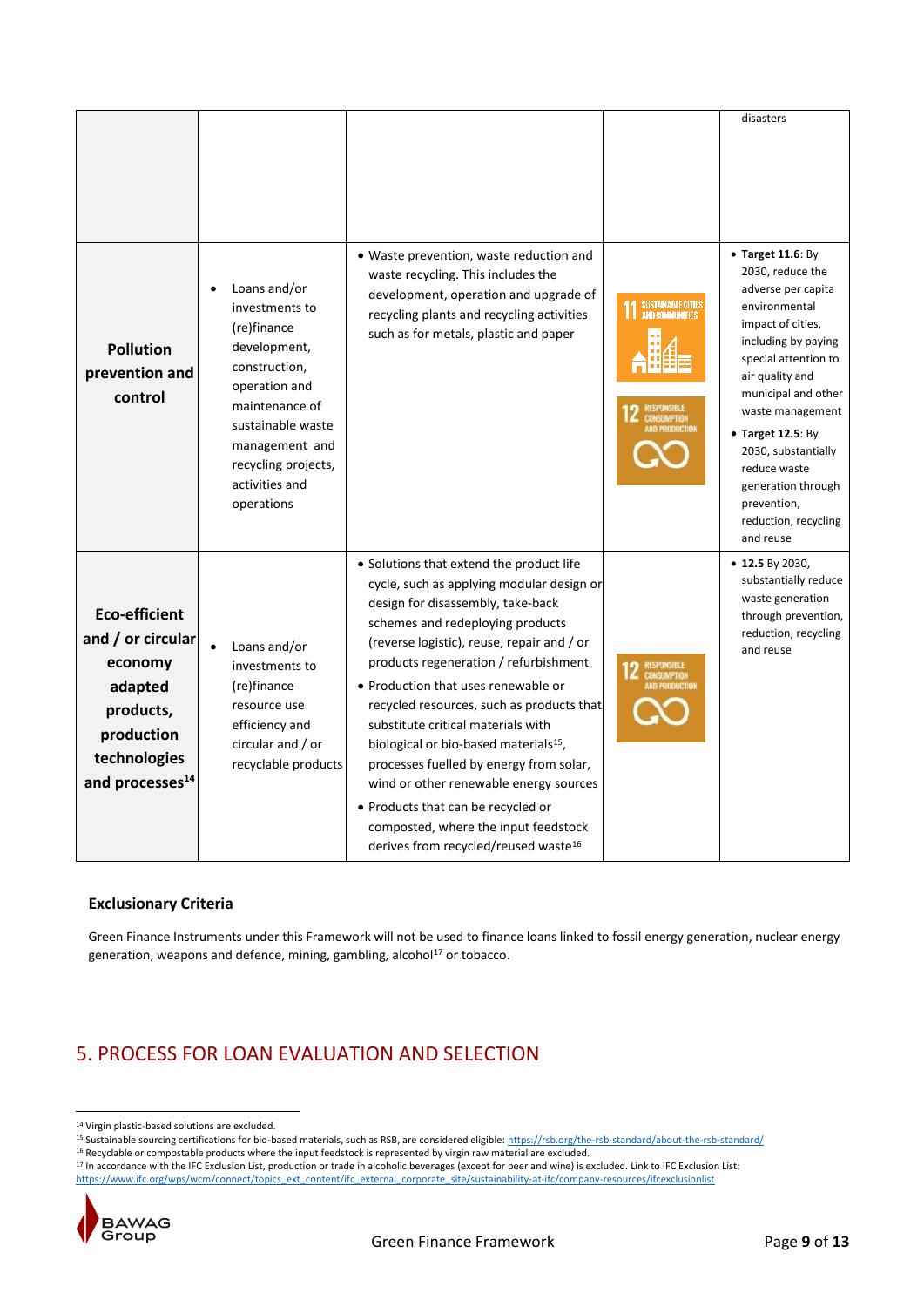A dedicated Green Finance Committee ("GFC") has been established to manage this Green Finance Framework. BAWAG's GFC is formed by members of Retail & SME, Investor Relations, Risk Management, Human Resources, Corporate Legal, Treasury, Corporate Communications, and other parties to be nominated as subject matter experts. Green Loans (re)financed through Green Finance Instruments are evaluated and selected by the GFC based on compliance with the Green Eligibility Criteria above. The GFC will manage any future updates to the Framework, including amendments to the list of Eligible Green Categories, and oversee its implementation and meet at least once a year. The Green Finance Framework will be evaluated according to the Principles and Guidelines mentioned under "3. BAWAG Green Finance Framework".

In identifying Green Loans and their non-financial impacts BAWAG may rely on external consultants and their data sources.

The loans selection is based on the "Green Eligibility Criteria" defined in the section above (Use of Proceeds). BAWAG ensures that all Green Loans comply with official national and international environmental and social laws and regulations and any standards on a best effort basis. It is part of BAWAG's transaction approval process to ensure that all its activities comply with internal environmental and social directives. BAWAG has defined minimum environmental and social requirements for all lending businesses, including those financed with the proceeds of the Green Finance Instruments. These Eligibility Criteria, minimum requirements and ESG related matters are continuously developed and renewed in BAWAG's external and internal policy frameworks. BAWAG's environmental and social policies can be found on BAWAG's [website.](https://www.bawaggroup.com/BAWAGGROUP/IR/EN/ESG)

# 6. MANAGEMENT OF PROCEEDS

The Net Proceeds of the Green Finance Instruments issued under this Green Finance Framework will be managed by BAWAG in a portfolio approach. BAWAG intends to allocate the proceeds from the Green Finance Instruments to a portfolio of loans that meet the Use of Proceeds Green Eligibility Criteria and in accordance with the evaluation and selection process presented above.

BAWAG entities will strive, over time, to achieve a level of allocation of the Loan Portfolio which matches or exceeds the balance of Net Proceeds from its outstanding Green Finance Instruments. Additional Green Loans will be added to the Loan Portfolio to the extent required.

BAWAG aims to allocate the full amount of proceeds from each Green Finance Instrument within 36 months of the issuance of that Green Finance Instrument.

Whilst any Green Finance Instruments' Net Proceeds remain unallocated, BAWAG will hold and/or invest, at its own discretion, in its treasury liquidity portfolio, in cash or other short-term and liquid instruments, the balance of Net Proceeds not yet allocated to the Loan Portfolio.

Pending the allocation of the net proceeds of any Green Finance Instrument to the Loan Portfolio, all or a portion of the net proceeds may be used for the payment of outstanding indebtedness or other capital management activities.

# 7. REPORTING

BAWAG will make and keep readily available reporting on the allocation of Net Proceeds to the Loan Portfolio on a nominal equivalence basis one year from the issuance of the applicable Green Finance Instruments, to be renewed annually until full allocation.

BAWAG intends to issue reports on the allocation of the Use of Proceeds to the Loan Portfolio at least at the category level and on an aggregated (portfolio) basis for all Green Finance Instruments issued by BAWAG.

BAWAG intends to align, on a best effort basis, the impact reporting with the portfolio approach described in "Handbook - Harmonized Framework for Impact Reporting (June 2021)"<sup>18</sup>.

<sup>18</sup> https://www.icmagroup.org/assets/documents/Sustainable-finance/2021-updates/Handbook-Harmonised-Framework-for-Impact-Reporting-June-2021-100621.pdf



**.**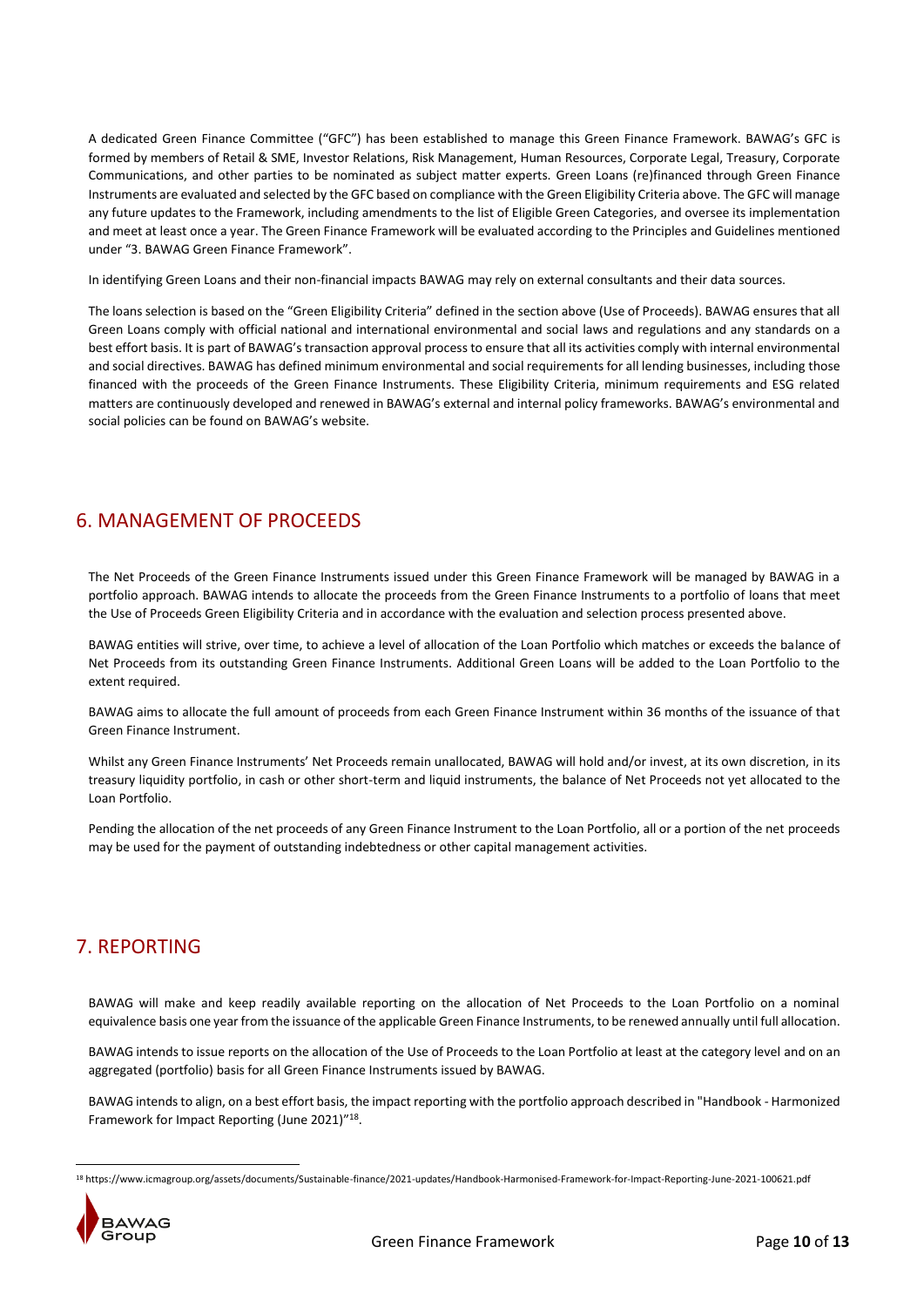In any case, BAWAG will not double count the financing of any Green Loans.

## **Allocation reporting**

The allocation report will provide, on an aggregated basis, indicators such as:

- the size of the Loan Portfolio;
- the total amount of proceeds allocated to the Loan Portfolio;
- the balance (if any) of unallocated proceeds;
- the amount or the percentage of new financing and refinancing;
- the amount or the percentage of encumbered and non-encumbered loans;
- the geographical distribution of the assets (at country level);
- the total volume of Green Finance Instruments outstanding

## **Impact reporting**

Where feasible, BAWAG intends to report on the environmental impacts of the projects funded with the Green Finance Instruments' proceeds or refer to existing sustainability reporting of BAWAG. A list of potential indicators is presented below.

| <b>ICMA / LMA Green</b><br><b>Eligible Category</b>                                     | Potential output and impact reporting indicators at category level                                                                                                                                                                                                                                                                                                                                                                                                                          |
|-----------------------------------------------------------------------------------------|---------------------------------------------------------------------------------------------------------------------------------------------------------------------------------------------------------------------------------------------------------------------------------------------------------------------------------------------------------------------------------------------------------------------------------------------------------------------------------------------|
| <b>Green buildings</b>                                                                  | Level of certification, if applicable<br>$\bullet$<br>Level of Energy Performance Certificate (EPC), if applicable<br>$\bullet$<br>Estimated annual reduced and / or avoided emissions (in tCO <sub>2</sub> eq.)<br>$\bullet$<br>Estimated annual energy consumption (in kWh/m <sup>2</sup> )<br>$\bullet$                                                                                                                                                                                  |
| <b>Renewable Energy</b>                                                                 | Installed renewable energy capacity (in MW)<br>$\bullet$<br>Estimated annual CO <sub>2</sub> emissions avoided (in tCO <sub>2</sub> eq.)                                                                                                                                                                                                                                                                                                                                                    |
| Clean<br><b>Transportation</b>                                                          | Low carbon public transportation and vehicles<br>Number of vehicles<br>$\bullet$<br>Greenhouse gas ("GHG") savings (in tCO <sub>2</sub> eq.)<br>$\bullet$<br>Low carbon transportation infrastructure<br>GHG savings (tonnes per year) due to the installed technology (direct), by transferring freight or<br>٠<br>passenger transport from road to, for example, railway (indirect) or both (as applicable)<br>Number of EV charging stations units installed, if applicable<br>$\bullet$ |
| <b>Energy Efficiency</b>                                                                | Distance of transmission (km)<br>$\bullet$<br>Energy transmitted (MWh per year)<br>$\bullet$<br>Energy savings (MWh per year), if applicable<br>$\bullet$<br>GHG savings (tonnes per year)<br>$\bullet$<br>Number of smart meters installed, if applicable<br>$\bullet$                                                                                                                                                                                                                     |
| Environmentally<br>sustainable<br>management of<br>living natural<br>resources and land | Sustainable agriculture land area (hectares)<br>$\bullet$<br>Sustainable agriculture / farming certification scheme, if available<br>$\bullet$<br>Type of crop and its proportion, if available<br>$\bullet$<br>Conservation agriculture techniques / practices and relative output figure, if available<br>Land restored (hectares)<br>$\bullet$                                                                                                                                           |
| <b>Sustainable Water</b><br><b>Management</b>                                           | Annual absolute (gross) water savings (in $m3$ or in %)<br>$\bullet$<br>Annual absolute (gross) amount of wastewater treated, reused or avoided (in m <sup>3</sup> or in %)<br>$\bullet$<br>No. of people with access to improved sanitation facilities<br>$\bullet$                                                                                                                                                                                                                        |

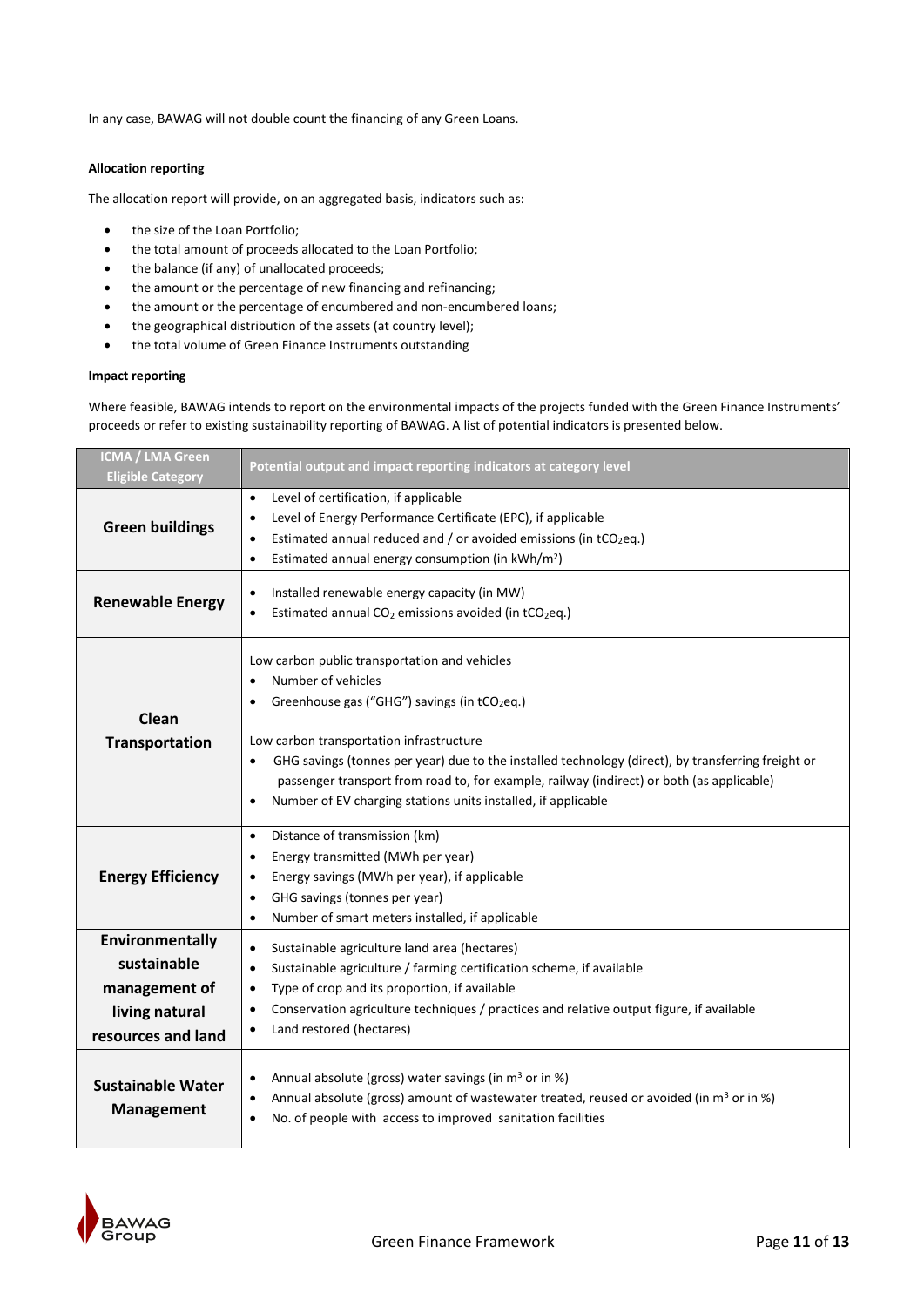| <b>Pollution</b>                                                                                             | Type and annual amount of recycled waste (tonnes)                                                                                                                                            |
|--------------------------------------------------------------------------------------------------------------|----------------------------------------------------------------------------------------------------------------------------------------------------------------------------------------------|
| prevention and                                                                                               | ٠                                                                                                                                                                                            |
| control                                                                                                      | Energy generation (MWh per year)                                                                                                                                                             |
| Eco-efficient and/or<br>circular economy<br>adapted products,<br>production<br>technologies and<br>processes | Annual savings of relevant resources (e.g. tonnes raw material/year)<br>Estimated annual GHG emissions avoided or reduced ( $tCO2e$ ) and/or energy savings (MWh per<br>year), if applicable |

Both the allocation report and the impact report will be made available on BAWAG's website.

# 8. EXTERNAL REVIEW

## **Pre-issuance verification: Second Party Opinion**

BAWAG's Green Finance Framework has been reviewed by Sustainalytics who has issued a Second Party Opinion. Sustainalytics evaluated BAWAG's Green Finance Framework and its alignment with relevant industry standards and has provided views on the robustness and credibility of the Green Finance Framework.

The Second Party Opinion as well as the Green Finance Framework will be made available to investors and other stakeholders on BAWAG's website.

## **Post-issuance verification: Verification on the allocation of proceeds**

BAWAG may request on an annual basis, starting one year after issuance and until maturity (or until full allocation), a limited assurance report of the allocation of the Green Finance Instruments proceeds to the Loan Portfolio, provided by its external auditor or reputable verifier.

# 9. AMENDMENTS TO THIS FRAMEWORK

The GFC will review this Framework on a regular basis, including its alignment to updated versions of the Principles as and when they are released, with the aim of adhering to best practices in the market. Such review may result in this Framework being updated and amended. The updates, if not minor in nature, will be subject to the prior approval of the Company and Second Party Opinion provider. Any future updated version of this Framework that may exist will either keep or improve the current levels of transparency and reporting disclosures, including the corresponding review by an external reviewer. The updated Framework, if any, will be published on our website and will replace this Framework.